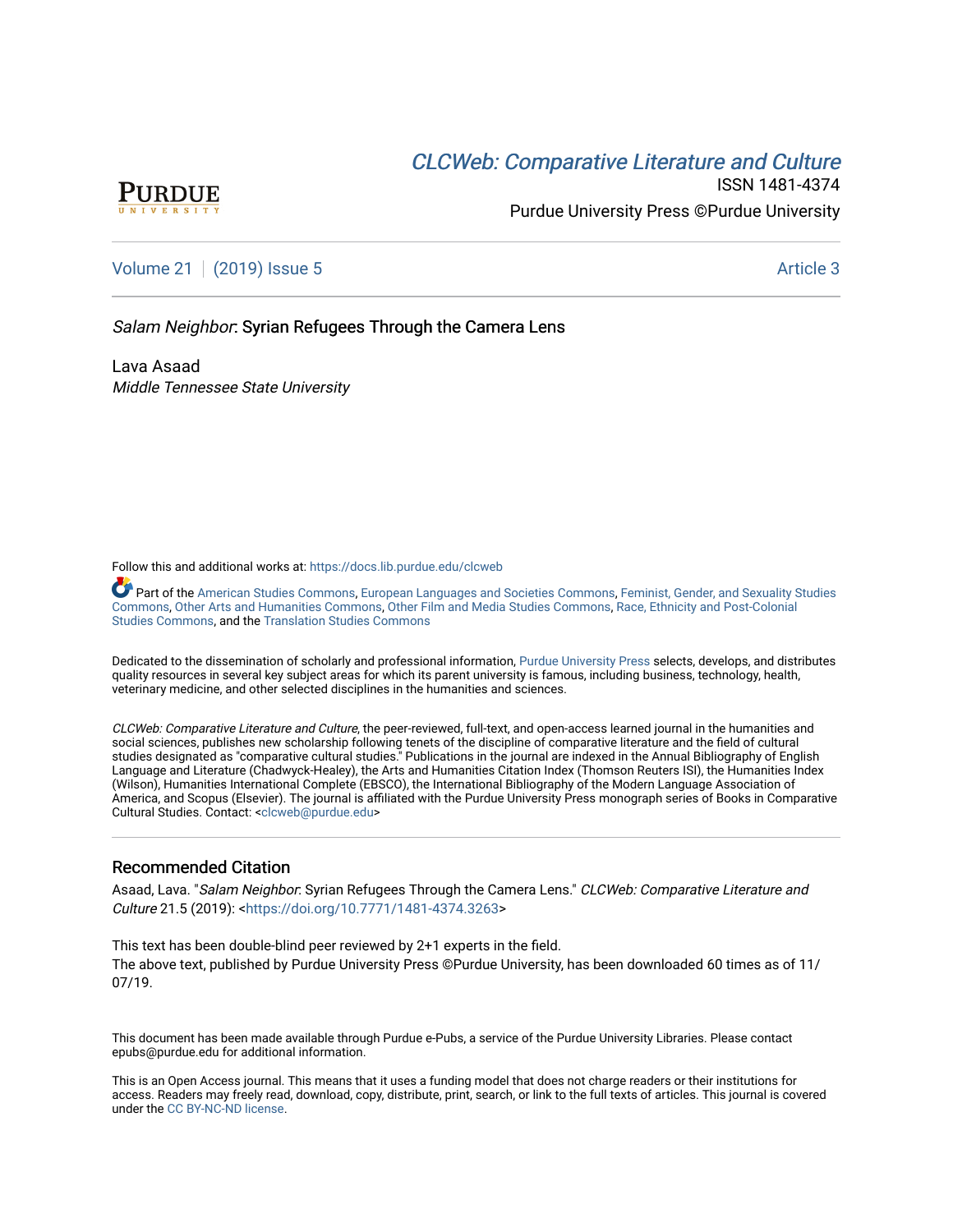**PURDUE** UNIVERSITY PRESS <[http://www.thepress.purdue.edu](http://www.thepress.purdue.edu/)>

## *CLCWeb: Comparative Literature and Culture*

ISSN 1481-4374 [<http://docs.lib.purdue.edu/clcweb>](http://docs.lib.purdue.edu/clcweb) Purdue University Press **©**Purdue University

*CLCWeb: Comparative Literature and Culture*, the peer-reviewed, full-text, and open-access learned journal in the humanities and social sciences, publishes new scholarship following tenets of the discipline of comparative literature and the field of cultural studies designated as "comparative cultural studies." In addition to the publication of articles, the journal publishes review articles of scholarly books and publishes research material in its *Library Series.*  Publications in the journal are indexed in the Annual Bibliography of English Language and Literature (Chadwyck-Healey), the Arts and Humanities Citation Index (Thomson Reuters ISI), the Humanities Index (Wilson), Humanities International Complete (EBSCO), the International Bibliography of the Modern Language Association of America, and Scopus (Elsevier). The journal is affiliated with the Purdue University Press monograph series of Books in Comparative Cultural Studies. Contact: [<clcweb@purdue.edu>](mailto:clcweb@purdue.edu)

## **Volume 21 Issue 5 (September 2019) Article 3 Lava Asaad,**

**"***Salam Neighbor***: Syrian Refugees Through the Camera Lens"**

<http://docs.lib.purdue.edu/clcweb/vol21/iss5/3>

Contents of *CLCWeb: Comparative Literature and Culture* **21.5 (2019)** Special Issue *Suffering, Endurance, Understanding*. **Ed. Simon Estok, Douglas Berman, and Frank Stevenson**

[<http://docs.lib.purdue.edu/clcweb/vol21/iss6/>](http://docs.lib.purdue.edu/clcweb/vol21/iss6/)

**Abstract:** This paper examines the documentary *Salam Neighbor* (2015), which celebrates the will of Syrian refugee women who are displaced in Jordan. The collective experience of the refugees portrayed in the documentary solicits a reaction from the Western viewer. To counteract the images of refugees in the media, documentaries can be a good alternative for mass media, which has been perpetuating a binary of the West and the Rest. The argument tackles the issue of this new representation of refugees in documentaries within a postcolonial paradigm of how we represent or speak to/with the Other in our technological age, as well as the possibilities of misrepresenting or silencing the Other through the camera lens.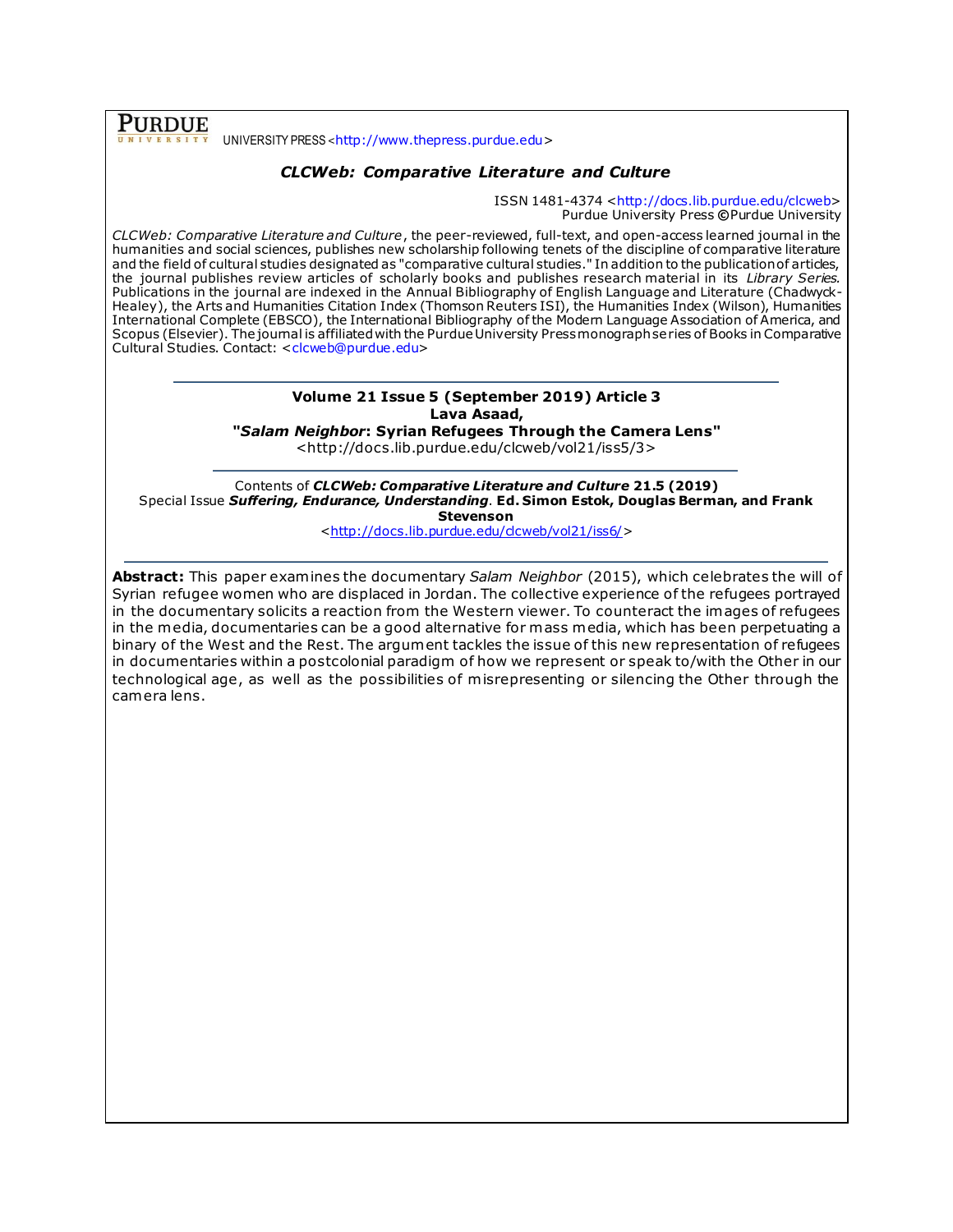| Lava Asaad, "Salam Neighbor: Syrian Refugees Through the Camera Lens"                                                          | page 2 of 8 |
|--------------------------------------------------------------------------------------------------------------------------------|-------------|
| CLCWeb: Comparative Literature and Culture 21.5 (2019): <http: 3="" clcweb="" docs.lib.purdue.edu="" iss5="" vol21=""></http:> |             |
| Special Issue Suffering, Endurance, Understanding. Ed. Simon Estok, Douglas Berman, and Frank Stevenson                        |             |

#### **Lava ASAAD**

#### *Salam Neighbor***: Syrian Refugees Through the Camera Lens**

The recent refugee crisis has left thousands of bodies lingering on foreign borders waiting to be acknowledged and admitted. International media flooded with images of displaced Syrian refugees trudging through hinterlands, inside camps, gazing hopelessly into what is behind the fenced area, or dead on some Mediterranean shores. In a highly technological age, it is difficult to miss these images and as they become more prevalent it is inevitable that much of the viewing public will experience compassion-fatigue. The Syrian crisis has entered its sixth year now, and these images of refugees persist. Complicating matters, those who have managed to reach a new homeland have been painted as a threatening mass of invaders by some media and nationalist groups. In a revival of Orientalism, their "Otherness" has been used to create fears that any misstep on the part of refugee legitimates in the minds of those already alarmed by the arrival of so many foreign bodies. This unexpected, unwanted encounter between the hegemonic west and dispossessed refugees infringing upon Europe's porous borders has reawakened the colonial dichotomy of the powerful, white metropole and the menacing, swarming Other. To humanize the refugees' plight, many within the western media have produced documentaries about the refugees, on their migration routes, on their lives in camps, or on their new lives in an often unwelcoming Europe. These film s include such provocative titles as *Exodus: Our Journey to Europe, Through Abdullah's Eyes, Children of Syria, People of Nowhere, Escape and Home, Life on Hold: The Struggle of Syrian Refugees in Lebanon, Hamsa,* and *After Spring*, which makes direct reference to the Arab Spring. These documentaries focus on Syrians abroad in order to witness their predicament and elicit an empathetic reaction from the viewer. These documentaries hope to start a dialogue in contrast to the growing antagonistic rhetoric of rightwing politicians in both Europe and the United States, the unwilling host countries that build walls and fences instead of welc oming those escaping violence. This paper takes as its focus the 2015 documentary feature *Salam Neighbor*, which celebrates the will of Syrian women who are displaced in Jordan but who are leading their household, reversing the trope of women being helpless victim s of war and displacement. However, in its joyous conclusion, the documentary leaves much unsaid. Aside from the broad concepts of borders, migration, diaspora and gendered displacement, this study also incorporates Julia Kristeva's theory of abjection, Judith Butler's "grievable bodies" and Laura Mulvey's fetishism in the media in order to trace how certain narratives are constructed, maintained, and publicized as warning signs that feed the global North's states of insecurity.

The UNHCR has estimated that there are around 4 million Syrian refugees, 50.3% of which are women (Kiely). Accordingly, international concerns have been awakened to the physical abuse, harassment, and possible sex trafficking that women refugees suffer. Complicating this further is the fact that Syrian refugee women often travel alone for several reasons, including the death or imprisonment of a husband or guardian. If their husband is living it then creates the hope that the family will be able to reunite as part of the European family reunion act. If not alone, women often travel with their children or the children of relatives. Conventional wisdom would suggest that women with accompanying children would have a better chance of gaining entry into European countries. However, in *Tracking Europe*, Ginette Verstraete explains how women refugees actually encounter great difficulty being granted asylum because "their cases are seen to belong to the private sphere" whereas asylum for men "is a right given in response to persecution within the–implicitly male—public sphere of war and politics" (96). Despite what politicians like Donald Trump believe, that most Syrian refugees are "young, strong men," the war in Syria has impelled women to take matters into their own hands to save themselves and often their children by escaping war zones.

Whether woman or man, upon leaving Syria the refugee will often necessarily fall into the hands of smugglers who are similar to tourist guides in their methods of advertising a chance at mobility and access in what is a purely capitalistic industry (Verstraete 112). The images that appear in the media are of displaced people who have given their last penny to smugglers to guide them through forests or set them on boats. The illegality of their movement has gone in tandem with increasing border restrictions, marking them as a threat to the European nation-state. In a world that has been increasingly dominated by a "virtual-visual" understanding of migration, images of dangerous refugees bringing their (mostly Islamic) ideologies into certain borders have set off the bomb of worry and national alert.

The infiltration of refugees into Europe disrupts an imagined homogenization of what Europe should look like, bringing to mind Arjun Appadurai's work *Modernity at Large,* which sheds light on the uncertain relationship between the local and the global where the latter produces imagined conceptions of people's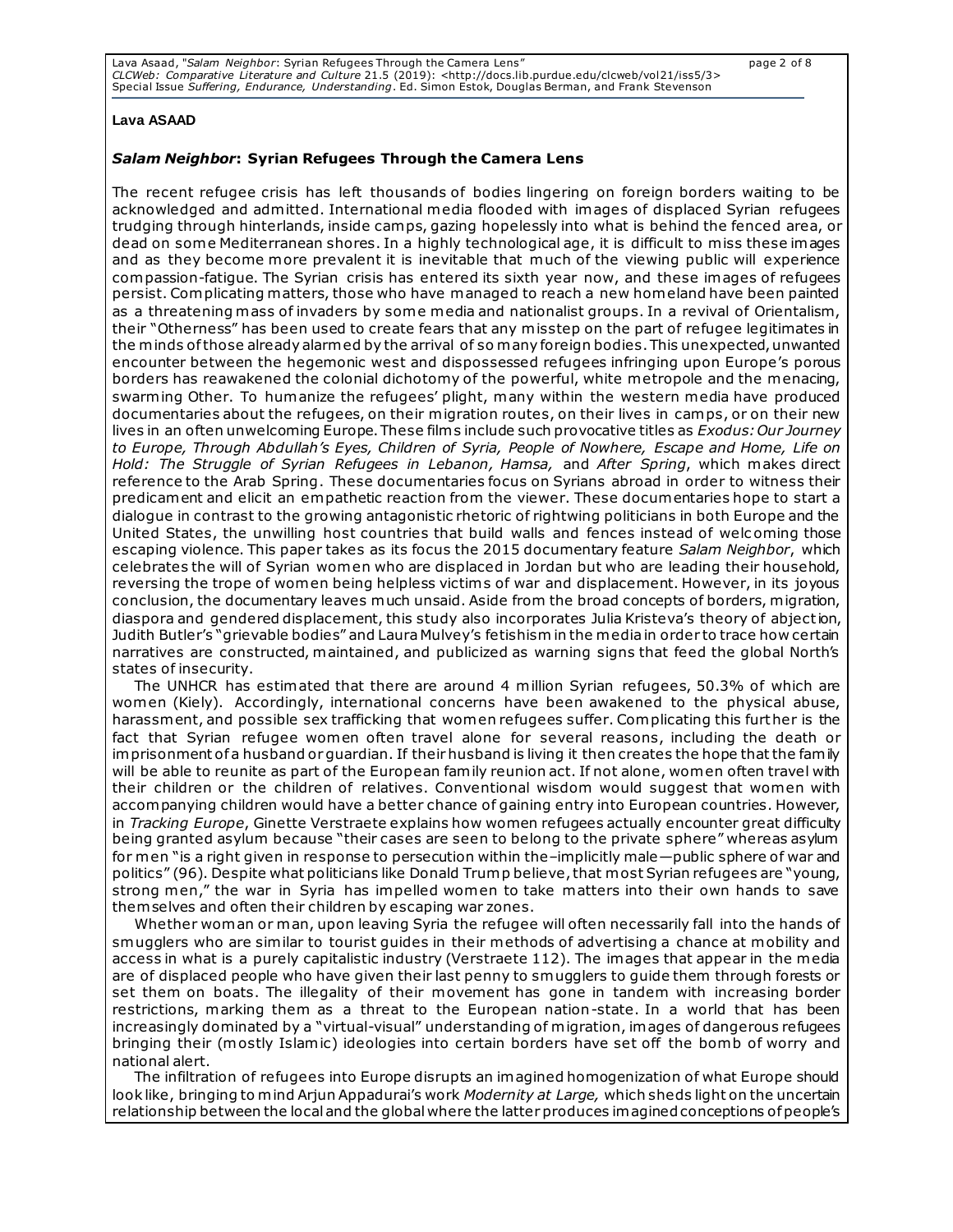Lava Asaad, "*Salam Neighbor*: Syrian Refugees Through the Camera Lens" page 3 of 8 *CLCWeb: Comparative Literature and Culture* 21.5 (2019): <http://docs.lib.purdue.edu/clcweb/vol21/iss5/3> Special Issue *Suffering, Endurance, Understanding*. Ed. Simon Estok, Douglas Berman, and Frank Stevenson

movements. Appadurai introduces the concept of "Ethnoscape" in his essay "Disjuncture and Difference in the Global Cultural Economy" (1990), defining it as "the landscape of persons who constitute the shifting world in which we live: tourists, immigrants, refugees, exiles, guest workers, and other moving groups and individuals constitute an essential feature of the world and appear to affect the politics of (and between) nations to a hitherto unprecedented degree" (297).

The influx of refugees into Europe, however, has led to the creation of stricter border control laws reinforcing the limitation of movement based on national and religious affiliations. In a world where nations and states are inseparable, the displaced refugees are trying to abandon nation-state affiliations and instead live through imagining other possibilities of existence elsewhere (Appadurai 39). What is happening, however, is that European countries are also forming imagined ideas and fears of these displaced bodies that they fear will dominate or deplete, through their countless numbers, the economy of the host countries.

Since this flow of refugees into Europe has intensified extreme border control measures, the refugee's body, being, and identity call for heightened sense of national belonging against the globalization of people's movement, as earlier stated in the free movement in Appadurai's sense of Ethnoscape. Kristeva's theory of the abject can be employed to understand the reaction of the host countries and their continuous exclusion of refugees as representatives of terror regression. In a broader sense of the abject, Kristeva defines it in *Powers of Horror* as "what disturbs identity, system, order. What does not respect borders, positions, rules" (4). Thus, refugees are to be demonized, excluded, and fought against. Border restrictions and the increase of anti-refugee rhetoric are a rejection of the abject in that it is "a precondition of narcissism" (13) where the self becomes more enclosed within itself, marking transparent borders and lines between what is myself and what is Other. The death of refugees, with photos of corpses on shores becoming normalized, instigates pity, but also fear and alarm that these beings are entering the self-space, i.e., the pure white space of Europe or specific European nationstate boundaries. Therefore, as a reaction the EU restricts politics of entrance allowing smugglers to take advantage of refugees, especially women who are sometimes coerced into sex for assistance on the journey or trafficked. Unsurprisingly, the EU has condemned these repugnant brokers who bring sex trafficking into Europe instead of redressing the real cause which forces women into such desperation. This vicious cycle of abuse and exclusion has contributed greatly to the deterioration of the status of Syrian refugees into sub-humans who deserve at best a tent on the roadside and at worst death.

Following and documenting these refugees through the camera lens calls to mind Laura Mulvey's seminal article on the male gaze in cinema. To extend Mulvey's theory of the gaze, a similar gaze can be incorporated into examining refugees, who are situated under border control's panoptic surveillance, through different media coverage, and through documentaries such as *Salam Neighbor*. Mulvey's "male gaze" can be stretched to become an "international gaze" projected on refuge es. Rhetoric demonizing the refugees, for example, illustrates how the collective gaze upon refugees has failed to produce an empathetic understanding of the calamity. Without denying the sympathetic and genuine interest in the crisis, there is also a fetishized side of the refugee image, especially on women and children. Sex trafficking, forced marriages, prostitution, and cheap exploitative female labor are the harm ful results of the displaced refugee image who is ready to do anything to get outside of the fence. The "international gaze" subscribes to binary view of gender, with women and children seen as in need of rescue, single women at perpetual risk of being taken advantage of, and all men representing possible danger.

As established earlier, narcissism only enhances the difference between the self and the other in distress. Scopophilia, Mulvey writes, following Freud's opinion, is a pre-requisite for augmenting the self and its worth (806). The abject body is thus both despised and desired. Mulvey's statement that "True perversion is barely concealed under a shallow mask of ideological correctness—the man is on the right side of the law, the woman on the wrong," somewhat explains the booming fear of the Other who brings terrorizing ideologies into safe and liberal spaces. Not unlike the cinema narrative that creates a contrast between male and female bodies, narratives about refugees construct a refugee identity that erases individuality and produces instead a mass spectacle of who the refugee is, what they should look like, and how they should be treated.

Following Kristeva's process of constructing an abject body, which is also situated under a subjugating gaze, the abject bodies become deplorable if they do not fit certain narratives of privileged identities. In *Frames of War*, Judith Butler writes about who deserves to live and whose death is worth grieving in a neoliberal, biopolitical context: "specific lives cannot be apprehended as injured or lost if they are not first apprehended as living. If certain lives do not qualify as lives or are, from the start, not conceivable as lives within certain epistemological frames, then these lives are never lived nor lost in the full sense" (1). The refugee body is then framed outside the parameters of power st ructures, a mode of existence that impairs generating genuine interest in people as real individuals. The ontological being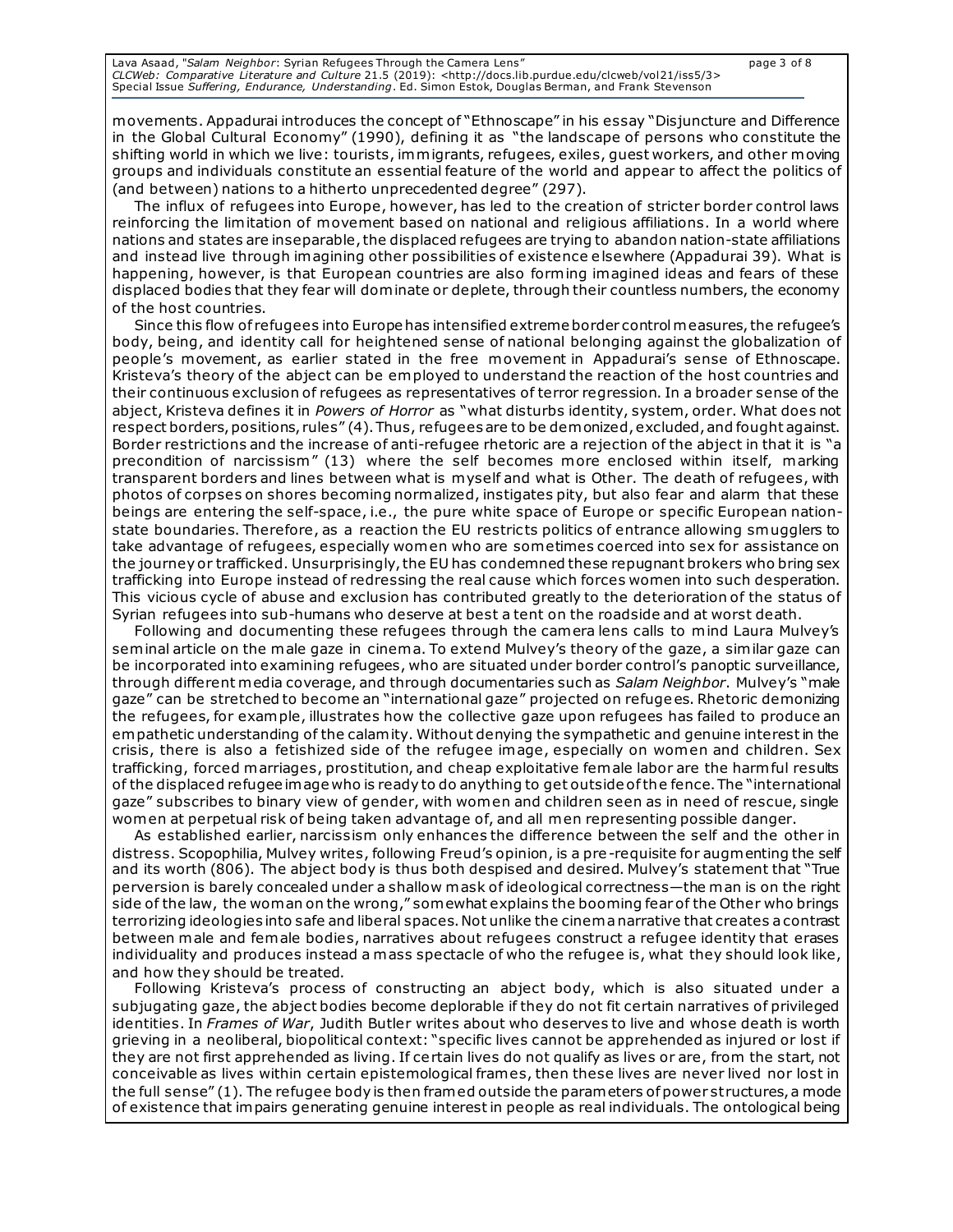of refugees is put under examination in camps whether for fear of increase or for containment in lieu of actual solutions for the crisis. Butler defines war victims, or any identity formation, through certain frames. These socially constructed frames are solid but vulnerable. Circulation of multiple frames, in this case, has the ability to alter certain narratives:

The movement of the image of the text outside of confinement is a kind of "breaking out," so that even though neither the image nor the poetry can free anyone from prison, or stop a bomb or, indeed, reverse the course of the war, they nevertheless do provide the conditions for breaking out of the quotidian acceptance of war and for a more generalized horror and outrage that will support and impel calls for justice and an end to violence. (11)

Narratives of refugees in documentaries, thus, have a dialectic perspective; they can either stimulate fear and fetishization of the displaced, or a more veracious message to break oppressive and victimizing narratives of the refugee's condition. Nevertheless, the camera has become an apparatus for the same governments and sociopolitical structures that produce these refugees. Butler also ascertains that exposing war victims is not a radical enterprise since those victims are under "forcible exposure" (29). Similarly, Butler outlines a dialectic state of violence and protection where the endangered population asks for protection from the nation-state, which itself is the perpetuator of violence. The frames of war, however, are multiple, as Butler explains, but they intersect on issues of race, gender, religion, and sexual freedom (26). This point certainly reminds us of the current European attitudes against refugees coming from the Middle East with their "conservative" and Islamic traditions. For example, Angela Merkel's insistence on accepting more refugees into Germany prompted Right-Wing leaders to react instantaneously: "It was a mistake that will occupy us for a long time yet. I see no possibility of putting the stopper back into the bottle," affirmed Horst Seehofer, the leader of the Christian Social Union (Wagstyl). The refugees' bodies are no longer their own since their existence is always and already framed into a certain narrative. These reactions are just examples of the general rhetoric shaped around the refugees. Therefore, the dialectic thinking of the Left and the Right has endorsed legalized violence at European borders in the name of fending off unwanted Muslim immigrants whose deaths have at some point been presented in the media as necessary for those whose existence is worth saving (Butler 27-31).

#### **Salam Neighbor**

As the Syrian refugees disperse across the globe, so do their images. Appadurai's argument of image circulation offers an ambivalent view, enticing tension and distance of relationships between the empowered and the powerless. It is useful to mention that the Arab Spring in general, and the Syrian revolution in particular, have both made use of technology in spreading images of injustice through the medium of videos and pictures taken with participants' mobile phones. The abject body had the choice and the power to speak through these images, through the viewer's angle, and sometimes the voices of resistance were recorded as well. Undoubtedly, these images and videos have circulated around the globe, as did supporting and opposing sentiments around this issue. The impossibility of accessing Syria for international journalists had made it difficult to make documentaries of the violence and inhuman crises inside its borders. The documentaries listed earlier are primarily about displaced Syrians in camps in some neighboring or European countries. As a result, once the refugee traversed the borderline, the necessity of documenting the government's oppression fades form the refugee's mind. The primary focus shifts to finding shelter and secure means of living. The circulation of images, in this case, hinges on the western eye to gaze upon the refugees, to follow them closely, hoping in return to report the inhuman situation of refugee camps.

The most realistic critique of the genre of the documentary about displac ed subjects is found in Edward Said's *After the Last Sky: Palestinian Lives* (1999). He questions the medium of representation and how sometimes certain narratives are imposed on displaced and stateless people. In examining exile and how it is produced in the media or literary narratives, he writes:

Exile is a series of portraits without names, without contexts. Images that are largely unexplained, nameless, mute. I look at them without precise anecdotal knowledge, but their realistic exactness nevertheless makes a deeper impression than mere information. I cannot reach the actual people who were photographed, except through a European photographer who saw them for me. And I imagine that he, in turn, spoke to them through an interpreter. The one thing I know for sure, however, is that they treated him politely but as someone who came from, or perhaps acted at the direction of, those who put them where they so miserably are. There was the embarrassment of people uncertain why they were being looked at and recorded. Powerless to stop it. (12-14)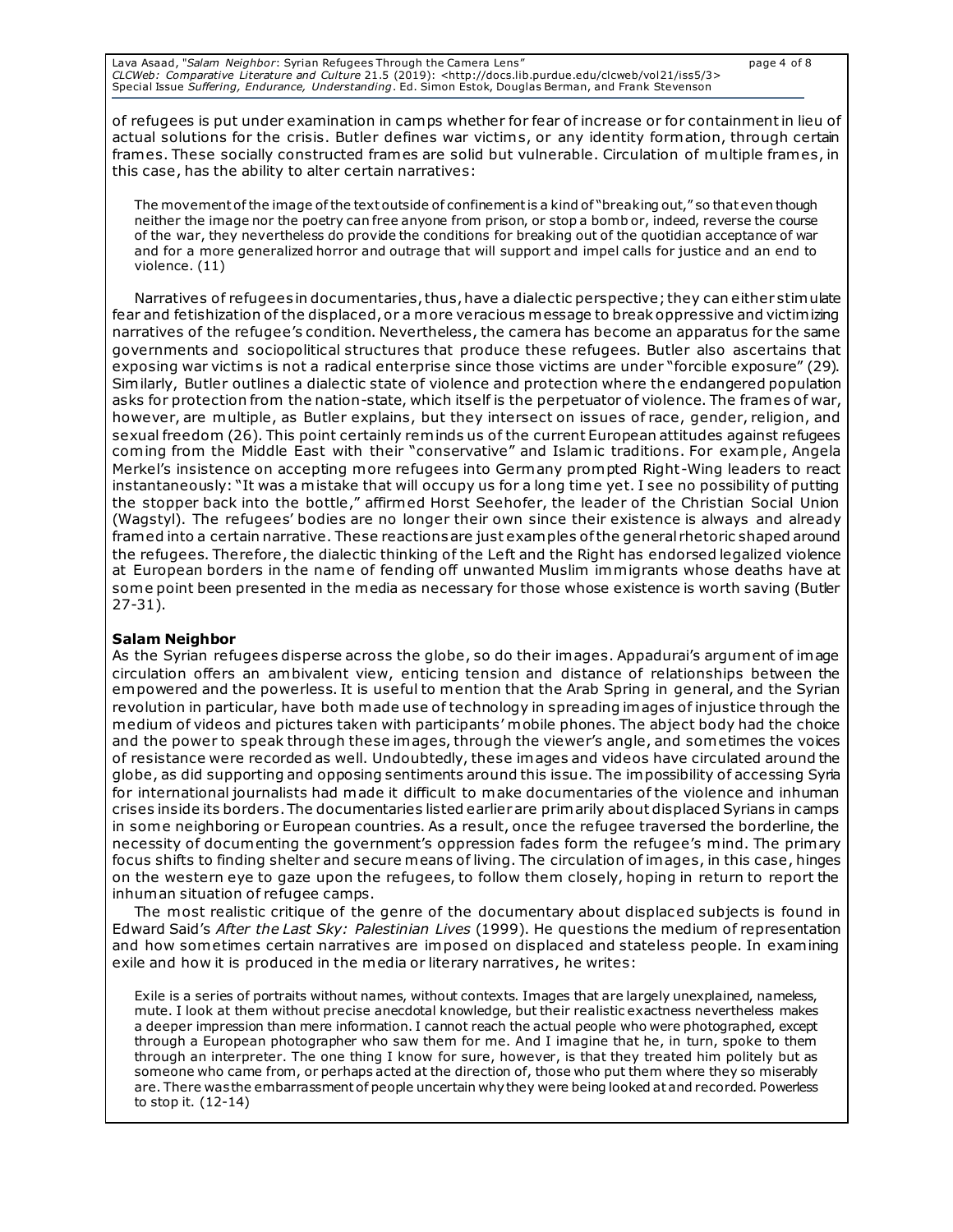| Lava Asaad, "Salam Neighbor: Syrian Refugees Through the Camera Lens"                                                          | page 5 of 8 |
|--------------------------------------------------------------------------------------------------------------------------------|-------------|
| CLCWeb: Comparative Literature and Culture 21.5 (2019): <http: 3="" clcweb="" docs.lib.purdue.edu="" iss5="" vol21=""></http:> |             |
| Special Issue Suffering, Endurance, Understanding. Ed. Simon Estok, Douglas Berman, and Frank Stevenson                        |             |

What is critiqued by Said is the effectiveness of countless images of the dispossessed and whether or not they have actual usefulness to alleviate the suffering of the photographed people. Power structures are not absent in the encounter between the video maker and the observed subject. Although documentaries aim to give the people in question a medium to express their grief, there is, undoubtedly, a process of structuring a narrative of helplessness and victimization.

One might wonder here about the actual status of refugees in documentaries: are they not helpless? Helplessness is not the only defining characteristic of refugeehood, a point which has made them abject in the media's eye. For example, Said emphasizes the need for a new way to represent displaced Palestinians in particular and the dispossessed in general:

I believe that essentially unconventional, hybrid, and fragmented forms of expression should be used to represent us. What I have quite consciously designed, then, is an alternative mode of expression to the one usually encountered in the media, in works of social science, in popular fiction. It is a personal rendering of the Palestinians as a dispersed national community – acting, acted upon, proud, tender, miserable, funny, indomitable, ironic, paranoid, defensive, assertive, attractive, compelling. (6)

Said asserts how to be human is to be all of the adjectives listed above. Victimization and helplessness cannot be the only descriptors used for refugees.

How are Syrian refugees actually portrayed in documentaries? The award-winning documentary *Salam Neighbor* centers on the journey of Chris Temple and Zach Ingrasci, two American journalists who gained permission from the UNHRC for the first time to make a film in Za'atari refugee camp in Jordan. This camp holds the second largest population of Syrian refugees of any similar camp. In an attempt to experience the daily life of the refugees, Chris and Zach set up a tent next to the thousand refugee tents and try to experience the refugee's misfortune vicariously. The goal of this documentary is to show the human face of the refugees in the camp, people who were mostly middle -class back in Syria with stable careers and convenient lifestyles. In a way, the documentary hopes to set up a perspective of the refugee crisis that is endearing, resilient, and hopeful. However, Temple's and Ingrasci's vicarious perspective was hard to achieve since the UNHRC denied them the opportunity to sleep in the camp due to potential danger. Without addressing the abject existence of the refugees, the general look of the documentary remains optimistic. The deteriorating conditions of the refugees are ameliorated, polishing up the unwanted sufferings to have a more pleasing aspect for the future of the crisis.

The documentary starts off with a Syrian man defining what it means to be a refugee: "In that instant when you cross the imaginary line, you become a refugee and your life is in the hands of others." In another instance, Temple asks Ghassem, another camp resident, "As an Arab, what does the word refugee mean to you?" Ghassem replies, "Someone who is forced to leave his country and his home. He has no money. All he has are the clothes on his back and his family." The message of the documentary is to redefine what a refugee means since now, Temple says, "the biggest myths about refugees is that they are assumed to be burdens."

The abject destiny that the refugees are aware of becomes part and parcel of how they frame their own identity. The instant they become refugees, the distance between them and the people in the host country widens. The refugees in the documentary are aware of the state of dependency they have been driven into. The producers then focus on the stereotypical narratives woven around the danger of refugees as they are trespassing illegally into other countries, carrying with them the ideologies of the Middle East that are so feared by so many. Entering the UN camp was not easy for the documentary crew. It took the producers a year of negotiations before they were given access. The camp zone has become a third-space, which Homi Bhabha defines in *The Location of Culture* as a place of hybridity, inbetweenness, belonging neither to the colonizer nor colonized set of identity patterns. Nevertheless, the limitation of Bhabha's theory is that it fails to incorporate the identities of refugees, who were impelled to leave their place of origin to escape war atrocities. Their state of being in camps, therefore, is an example of rejection and elimination where the place in which they dwell has become a place of nonbeing, a place outside home and in-between borders (Bhabha 56).

As it is expected from a documentary on refugees, the people interviewed are experiencing emotions of fear, alienation, and trauma. Grieving mothers expressed their inability to leave their tents when they arrived at the camp, especially when thoughts of suicide were very enticing. The sub-human conditions they were forced into have turned them into objects in the eyes of western viewers. Even more harrowing, the refugees internalize this perceived state of inferiority; as one of them states, "The difficulty of life has made us forget about our feelings." Butler's concept of a body is that it is not "a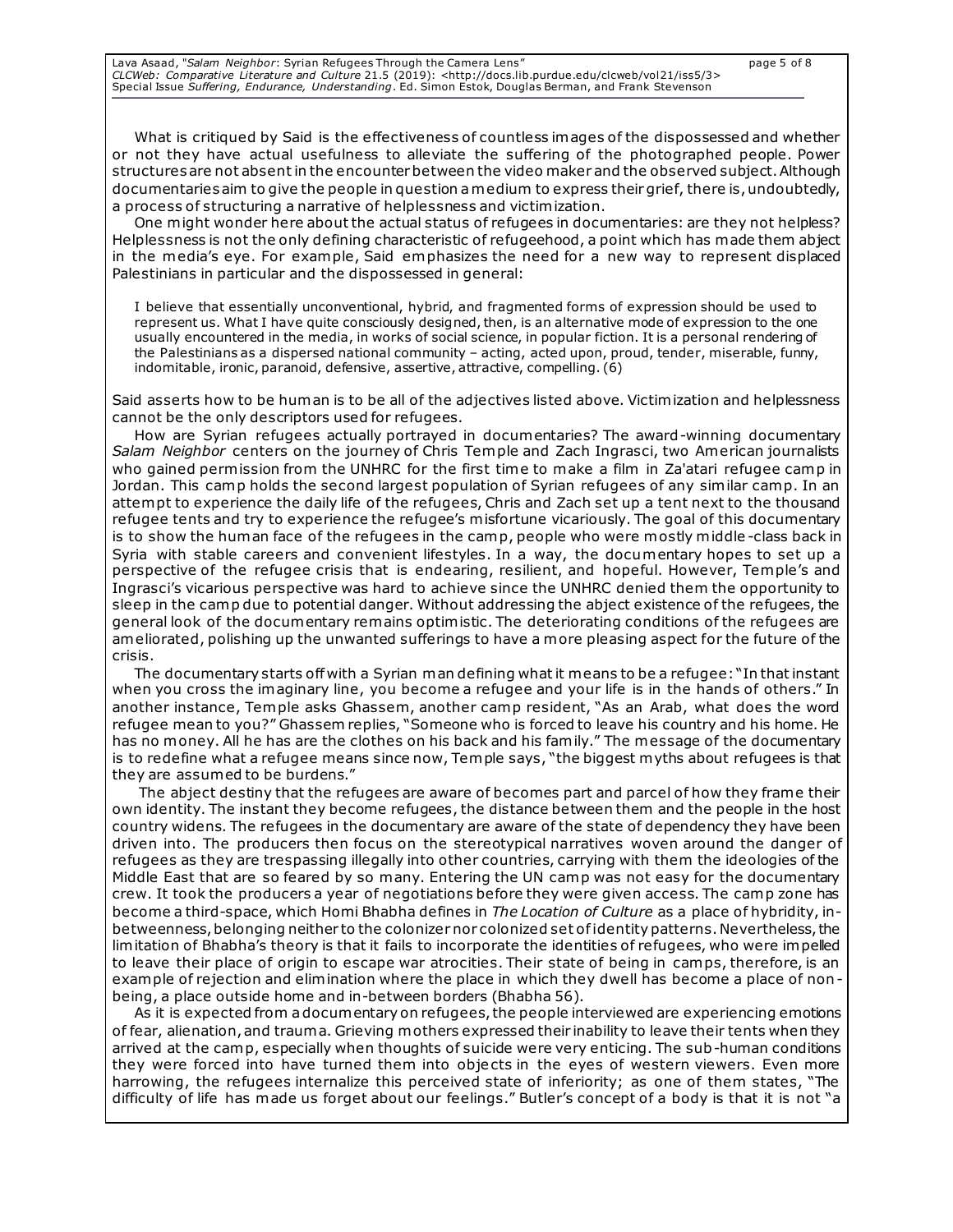Lava Asaad, "*Salam Neighbor*: Syrian Refugees Through the Camera Lens" page 6 of 8 *CLCWeb: Comparative Literature and Culture* 21.5 (2019): <http://docs.lib.purdue.edu/clcweb/vol21/iss5/3> Special Issue *Suffering, Endurance, Understanding*. Ed. Simon Estok, Douglas Berman, and Frank Stevenson

mere surface upon which social meanings are inscribed, but that which suffers, enjoys, and responds to the exteriority of the world, an exteriority that defines its disposition, its passivity and activity" (33-34). It is then apt to say that the refugee body has been overloaded with social labels to a point it has been rendered passive and only in inactivity and unreceptiveness do they find an opportunity for survival. Dividing people, as Butler expresses, into grievable and ungrievable lives is evident in the documentary where both Temple and Ingrasci were not allowed to stay with the refugees at night for fear of theft or assault. It is clear from this division that the thousands of refugees are on one side, and the documentary crew are on another.

The documentary, however, offers an uplifting look at the refugee camps. Although it is illegal for the refugees to work outside Za'atari, they manage to make ends meet through small businesses. Specifically, the documentary focuses on how women's roles have shifted from a traditional caretaker inside the house into women who can also contribute financially to the household. Economic needs necessitate these women to break out of the confining roles of being a wife and a mother into someone who relies on her creativity to survive inside the camp. Um Ali is one such example. She collects plastic bags from the camp and turns them into decorative art. In a non-profit exhibition for the camp, she sold a vase to a foreign woman for \$70, an amount of money which can ease the needs of her family for a month. The role of women, which entailed them remaining inside the house, has been expanded now to engulf the whole camp requiring both men and women to work together while trapped inside. Although the idea of working women in Syria is not unheard of, the public spaces women are encroaching upon in the host countries can be hostile, unwelcoming, and sometime debasing.

The documentary also brings to light issues of how refugees do not want to just be assisted by organization, and that they want to partake in the process of aiding their families. The image of a destitute refugee becomes false when they want to be in control of making choices about their lives. Crossing a border then should not condition a major shift of human role s and what individuals are capable of. They insist on being living bodies, with a lost past, a destroyed present, but an open future. For this matter, the documentary comments on how Syrian refugees manage the space in the camp, their third-space, not just to be content with a row of tents but to turn it into a miniature society with a market and decent housing. The UN guide comments that "we were building a camp; they were building a city."

Another uplifting example of women transgressing traditional roles is Ghoussoon, who did not end up in Za'atari but lives outside the camp. She is the head of a household of three young children while her husband remains in Syria. Hoping to give a proper life and education to her children, she had to be the financial provider for her family. Unable to leave the house of three children, Ghoussoon had to come up with ideas that could support her financially without leaving the house. She now makes pieces to support women's hijabs on their heads, selling 200 of them every month. Ghoussoon also confesses that she would never relocate to Za'atari, and this is an implication in itself of the layers of negative associations with being not just a refugee, but a refugee in a camp.

The tone of the documentary, which is clearly meant to be inspirational for western viewers, fails to acknowledge serious problems like child labor and sex trafficking. The two motivating female examples in the documentary, women who are the head of their household and who are becoming more independent, pull attention from the simultaneous weak position they occupy that makes them a perfect target for human traffickers. The Jordanian government has shown insufficient effort in establishing laws against such trafficking of women and children. Reports have indicated that Syrian refugee women are forced into marriage to Jordanian men or men from the Gulf ("Trafficking" 358). Maher Abu Tair, a Jordanian columnist, expresses the same alarm regarding the condition of Syrian women in Jordanian camps: "All we hear these days is talk about a Syrian wife who can be bought with 100 dinars. One could go to any of the areas of Al Mafraq, Amman, Ram tha, Irbid or Karak to pick for him self a Levantine houriya [a beautiful virgin]" (Hassan). The abject conditions of these women are inseparable from their economic and political status that has turned them into ungrievable bodies. Falling into the trap of trafficking will only spiral them down the hill, considering the standards of their conservative societies. These bodies, similar to those dying on shores, are lost and become disposable the minute they lose control over their destiny and foreign hands seize the power to shape their lot in life.

Kristeva's, Mulvey's, and Butler's theories come together in the effort to understand the refugee's existence. Visualizing their plight in the media, in this case in documentaries, intensifies their vulnerability in hope of awakening feelings from the viewer for the "grievable" body. However, we should temper our expectations regarding what can be amended in this way. The more we see images of refugees flocking across borders, the more their crisis is normalized. The way the refugee is presented in the media, as a passive and destitute being traversing borders, increase s their silenced body. The fetishism of their weakness cannot be solved by merely subjugating them to the camera, but by allowing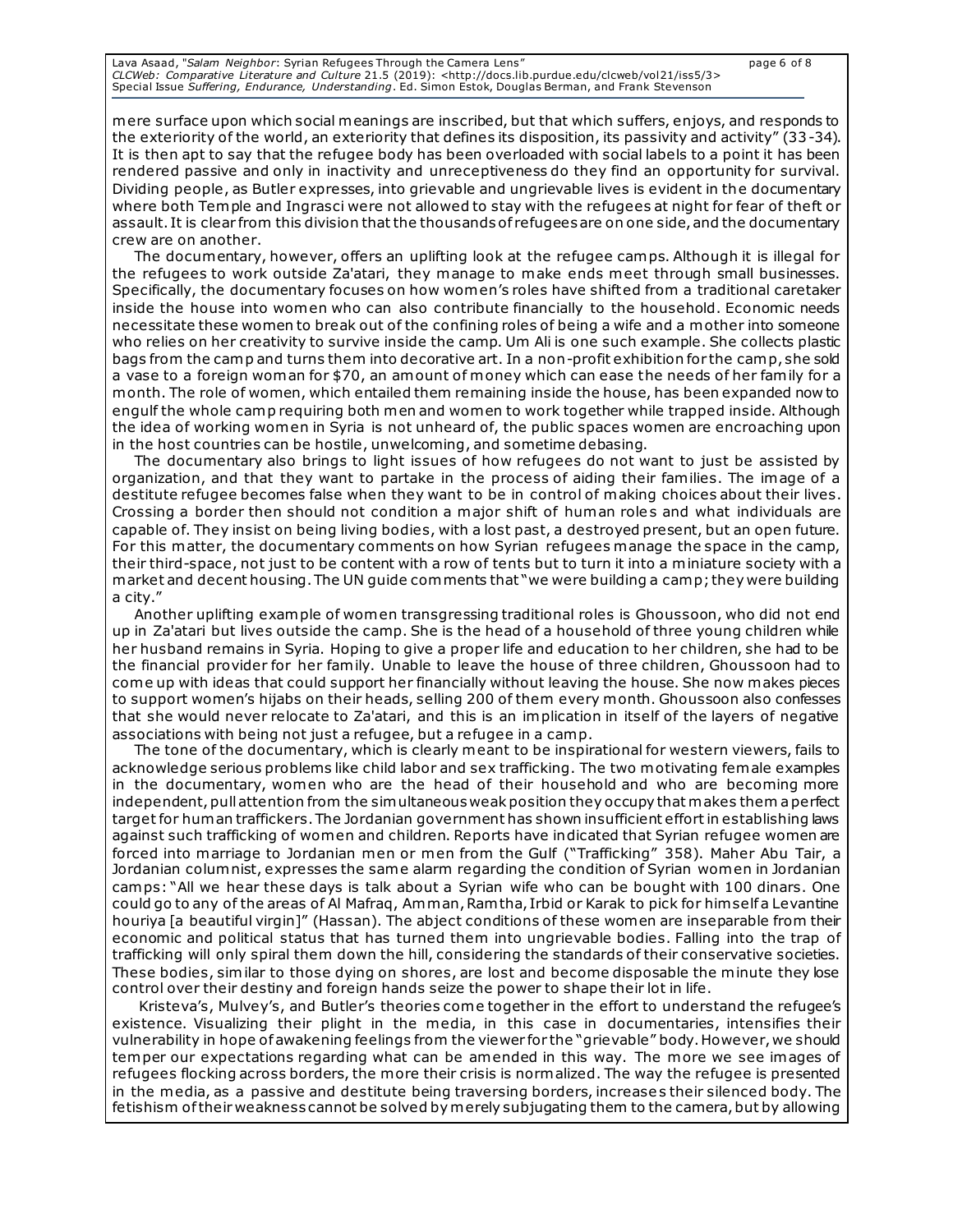Lava Asaad, "*Salam Neighbor*: Syrian Refugees Through the Camera Lens" page 7 of 8 *CLCWeb: Comparative Literature and Culture* 21.5 (2019): <http://docs.lib.purdue.edu/clcweb/vol21/iss5/3> Special Issue *Suffering, Endurance, Understanding*. Ed. Simon Estok, Douglas Berman, and Frank Stevenson

them space to tell their own stories. In an article by Slavoj Žižek, he undercuts the "good" efforts of the Left to humanize the refugee. He asserts how it is executed poorly: "It is deeply symptomatic of our hypocrisy how rarely the European Left insists that the way to defuse the racist fear of refugees is to include refugees in the public debate. Our TV stations and other public media should have been full of refugees describing their plea, talking about their expectations, etc. One should give them the space to speak in public, not just speak on their behalf." ("The Need")

The refugee's representation does not exceed the corporal depiction of their humanity. If we ask, "can the refugees speak?" in a Spivakian way, then the answer would be they cannot as long as the media is preserving the right to maintain the hierarchical power structure of those who can speak and those who cannot.

To conclude on the inefficiency and the limitation of *Salam Neighbor*, the producers are distraught over the refugees' quandary in the camp, and they amplify empathy for the countless lives that will probably remain in the camp for years to come. The genre of documentary sets out a balance between representing the Other and interviewing them . However, it ends once again on a string of hollow moralizing. It is worth mentioning here that the documentary explains what *Salam* means in Arabic: both Hello and Peace. However, Salam can also be said to mean goodbye, implying that the camera will leave the camp behind, unchanged, offering no solution to its dire conditions. "Salam" in the title can also imply that the refugees, upon their arrival to the host country, are saying: "Salam Neighbor," in an effort to be regarded as one of them . What we have been witnessing, from the documentary and from the refugees' situation is a rejection of their Salam and their plea to assimilate and receive humanitarian help. Despite what Temple says at the end of the documentary, that "the best cure for that guilt and for that frustration has been action… to do something to help our friends in this camp in sharing their message with the world" and finalizing with "We are all connected. We are not that different," the film is nothing more than a sentimental portrayal of the crisis where the low value of refugees makes all the difference between the watcher and the being watched, the abject seen through the camera's eye.

#### **Works Cited**

*After Spring.* Directed by Steph Ching, Ellen Martinez, *Busboy Productions*, 2016.

- Appadurai, Arjun. "Disjuncture and Difference in the Global Cultural Economy." *Theory Culture Society*, no. 7, 1990, pp. 295-310.
- ---. *Modernity at Large: Cultural Dimensions of Globalization.* U of Minnesota P, 1996.
- Bhabha, Homi K. *The Location of Culture*. Routledge, 1994.
- Butler, Judith. *Frames of War: When is Life Grievable?* U of Michigan P, 2009.

*Children of Syria*. Directed by Marcel Mettelsiefen, *PBS Frontline*, 2016.

*Escape and Home.* Directed by Pater Alfred Tönnis and Lukas Hoffmann, *Nordstern*, 2016.

*Exodus: Our Journey to Europe*. Directed by James Bluemel, *BBC*, 2016.

*Hamsa*. Directed by Caroline Spearpoint and Miriam Thom, *BBC,* 2015.

Hassan, Hassan. "Online trafficking of Syrian women shames all involved." *The National Opinion*, 10 Sept. 2012, [www.thenational.ae/thenationalconversation/comment/online-trafficking-of-syrian-women-shames-all-involved.](http://www.thenational.ae/thenationalconversation/comment/online-trafficking-of-syrian-women-shames-all-involved.%20Accessed%2020%20Jan.%202018)  [Accessed 20 Jan. 2018.](http://www.thenational.ae/thenationalconversation/comment/online-trafficking-of-syrian-women-shames-all-involved.%20Accessed%2020%20Jan.%202018)

Kiely, Eugene, et al. "Facts about the Syrian Refugees." *Factcheck.org*, 23 Nov. 2015. [www.factcheck.org/2015/11/facts-about-the-syrian-refugees/](http://www.factcheck.org/2015/11/facts-about-the-syrian-refugees/). Accessed 20 Jan. 2018.

Kristeva, Julia. *Powers of Horror: An Essay on Abjection.* Translated by Leon S. Roudiez. Columbia UP, 1982.

*Life on Hold: The Struggle of Syrian Refugees in Lebanon*. Directed by Dima Shaibani, Ralph Dfouni and Reem Haddad, *Al Jazeera,* 2015.

Mulvey, Laura. "Visual Pleasure and Narrative Cinema." *Film Theory and Criticism: Introductory Readings*, edited by Leo Braudy and Marshall Cohen, Oxford UP, 1999, pp. 833-44.

*People of Nowhere.* Directed by Lior Sperandeo, 2015.

Said, Edward W. *After the Last Sky: Palestinian Lives.* Colombia UP, 1999.

*Salam Neighbor*. Directed by Chris Temple and Zach Ingrasci, *Participant Media/Pivot*, 2016.

*Through Abdullah's Eyes*. Directed by Jeremy Martin, *Ulule*, 2017.

"Trafficking in Persons Report*,*" *US Department of State*, June 2016, www.state.gov/j/tip/rls/tiprpt/2016/. Accessed 23 Jan. 2018.

Verstraete, Ginette. *Tracking Europe: Mobility, Diaspora, and the Politics of location.* Duke UP, 2010.

Wagstyl, Stefan. "Rightwing critics attack Merkel over asylum-seekers in Germany." *Financial Times*. 11 Sept. 2015, www.ft.com/content/43c48bae-586f-11e5-a28b-50226830d644. Accessed 4 Feb. 2018.

Žižek Slavoj. "The Need to Traverse the Fantasy." *In These Times and the Institute for Public Affairs*. 4 Sept. 2015, inthesetimes.com/article/18722/Slavoj-Zizek-on-Syria-refugees-Eurocentrism-Western-Values-Lacan-Islam. Accessed 25 Jan. 2018.